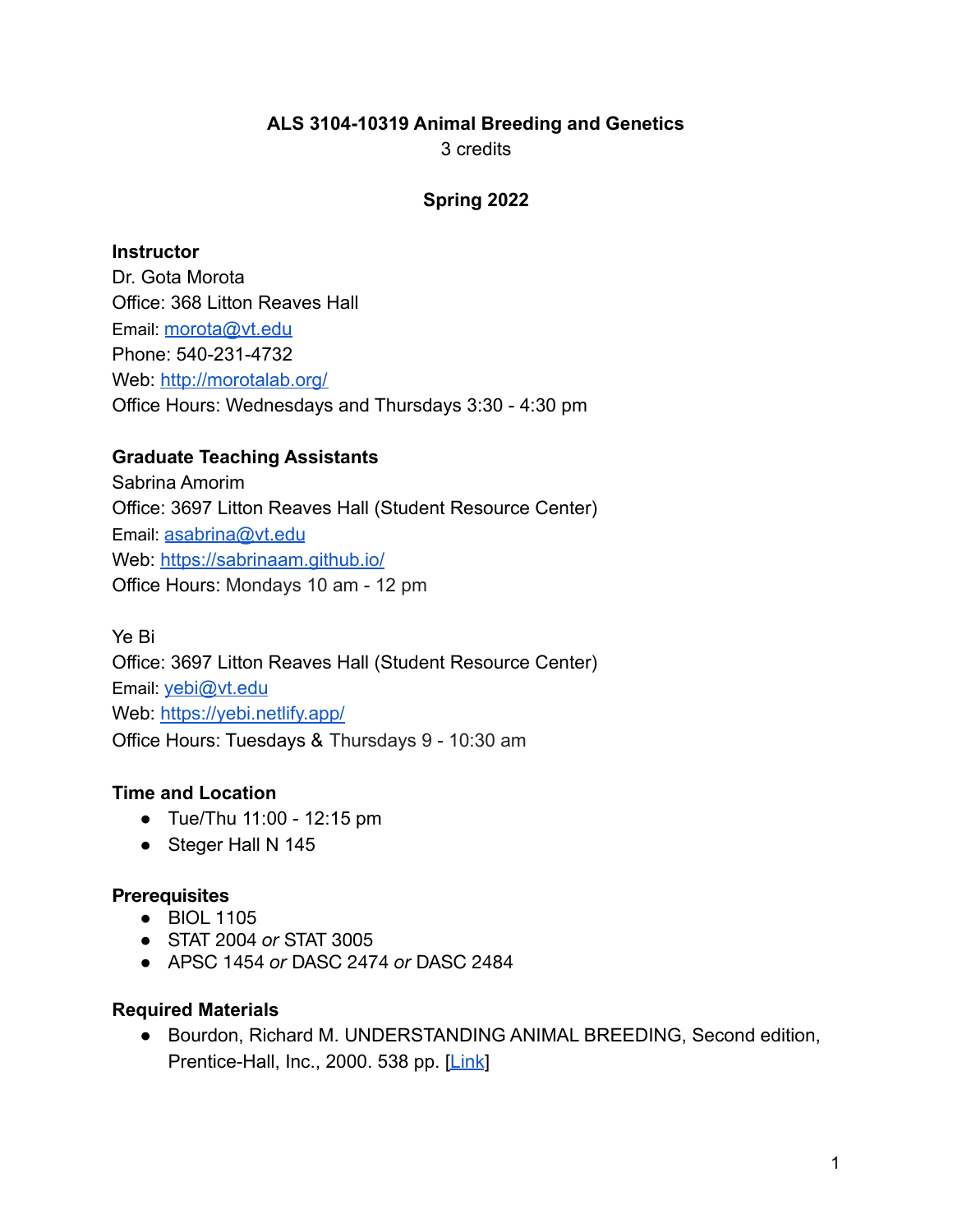● A calculator that is not your phone or any electronic device that connects to the internet.

# **Course Description**

Principles of genetics applied to improvement of domestic animals: factors affecting genetic improvement of economically relevant traits, estimation of breeding values, heritability, genetic correlations, relationships, inbreeding, crossbreeding, genetic abnormalities, genomic selection, and gene editing; ethical reasoning in animal breeding decisions.

# **Learning Objectives**

Upon completion of the course, students will be able to:

- Assess factors that affect genetic improvement in animals
- Design appropriate breeding systems for animals through the application of structured selection and mating decisions
- Manage genetic conditions in animals, taking into account inherent economic and ethical considerations
- Estimate and interpret the genetic merit of domestic animals for economically relevant traits
- Critically evaluate new technologies in quantitative and molecular genetics for use in genetic improvement programs.

| Week            | Day            | Topic                                            | <b>HW</b>    | Exam   |
|-----------------|----------------|--------------------------------------------------|--------------|--------|
| 1               | Tuesday, 1/18  | Mendelian Inheritance<br>and Population Genetics |              |        |
|                 | Thursday, 1/20 |                                                  |              |        |
| 2               | Tuesday, 1/25  |                                                  | HW 1 release |        |
|                 | Thursday, 1/27 |                                                  |              |        |
| 3               | Tuesday, 2/1   | <b>Mating Systems</b>                            |              |        |
|                 | Thursday, 2/3  |                                                  |              | Exam 1 |
| $\overline{4}$  | Tuesday, 2/8   |                                                  |              |        |
|                 | Thursday, 2/10 |                                                  |              |        |
| 5               | Tuesday, 2/15  |                                                  | HW2 release  |        |
|                 | Thursday, 2/17 |                                                  |              |        |
| $6\phantom{1}6$ | Tuesday, 2/22  |                                                  |              |        |
|                 | Thursday, 2/24 |                                                  |              | Exam 2 |
| $\overline{7}$  | Tuesday, 3/1   | The Genetic Model and<br><b>Direct Selection</b> |              |        |
|                 | Thursday, 3/3  |                                                  |              |        |

## **Tentative Schedule**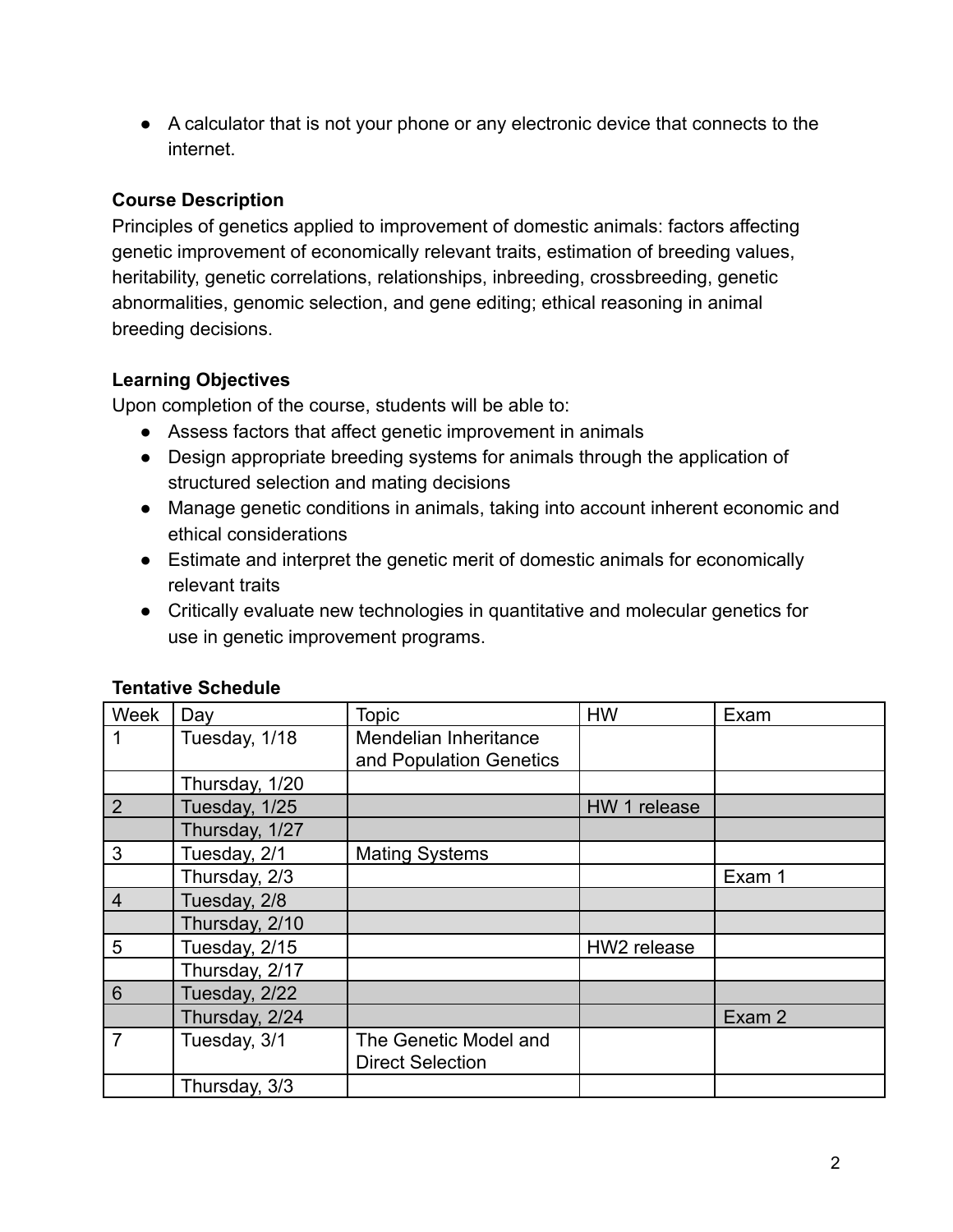| 8               | Tuesday, 3/8    | No class (Spring Break)                                    |             |                   |
|-----------------|-----------------|------------------------------------------------------------|-------------|-------------------|
|                 | Thursday, 3/10  | No class (Spring Break)                                    |             |                   |
| 9               | Tuesday, 3/15   |                                                            | HW3 release |                   |
|                 | Thursday, 3/17  |                                                            |             |                   |
| 10              | Tuesday, 3/22   |                                                            |             |                   |
|                 | Thursday, 3/24  |                                                            |             | Exam 3            |
| 11              | Tuesday, 3/29   | Correlated Response and<br><b>Multiple Trait Selection</b> | HW4 release |                   |
|                 | Thursday, 3/31  |                                                            |             |                   |
| 12 <sup>2</sup> | Tuesday, 4/5    |                                                            |             |                   |
|                 | Thursday, 4/7   |                                                            |             | Exam 4            |
| 13              | Tuesday, 4/12   | <b>Genetic Prediction</b>                                  |             |                   |
|                 | Thursday, 4/14  |                                                            |             |                   |
| 14              | Tuesday, 4/19   |                                                            | HW5 release |                   |
|                 | Thursday, 4/21  |                                                            |             |                   |
| 15              | Tuesday, 4/26   | No class                                                   |             |                   |
|                 | Thursday, 4/28  |                                                            |             | Exam 5            |
| 16              | Tuesday, 5/3    | <b>Final Review</b>                                        |             |                   |
|                 | Thursday, 5/5   | No class                                                   |             |                   |
|                 | Wednesday, 5/11 |                                                            |             | <b>Final Exam</b> |

#### **Course grades and grading policy**

Homework assignments are due one week from the assigned class by 5:00 pm via canvas. No late assignments will be accepted. No extra credit will be awarded; the grade you earned for the class will be the grade you receive. Grades will be assigned using the (+/-) system as outlined by Virginia Tech. All materials used in class (i.e., lecture, notes, handouts, book...) will be tested on. Final exams are scheduled for May 11 from 1:05 to 3:05 PM. Official final exam schedules can be found on the Virginia Tech **Timetable** 

| <b>Item</b>       | <b>Points</b> |
|-------------------|---------------|
| In-class problems | 150           |
| <b>Homework</b>   | 250           |
| Exams             | $200*$        |
| Final exam        | 100           |
| Total             | 700           |

\*The final exam will be **optional for students with an A-** and higher. Including the final exam, only the top 5 exam grades will be included in the final grade. You will be informed by May 2 what your grade is before the final exam.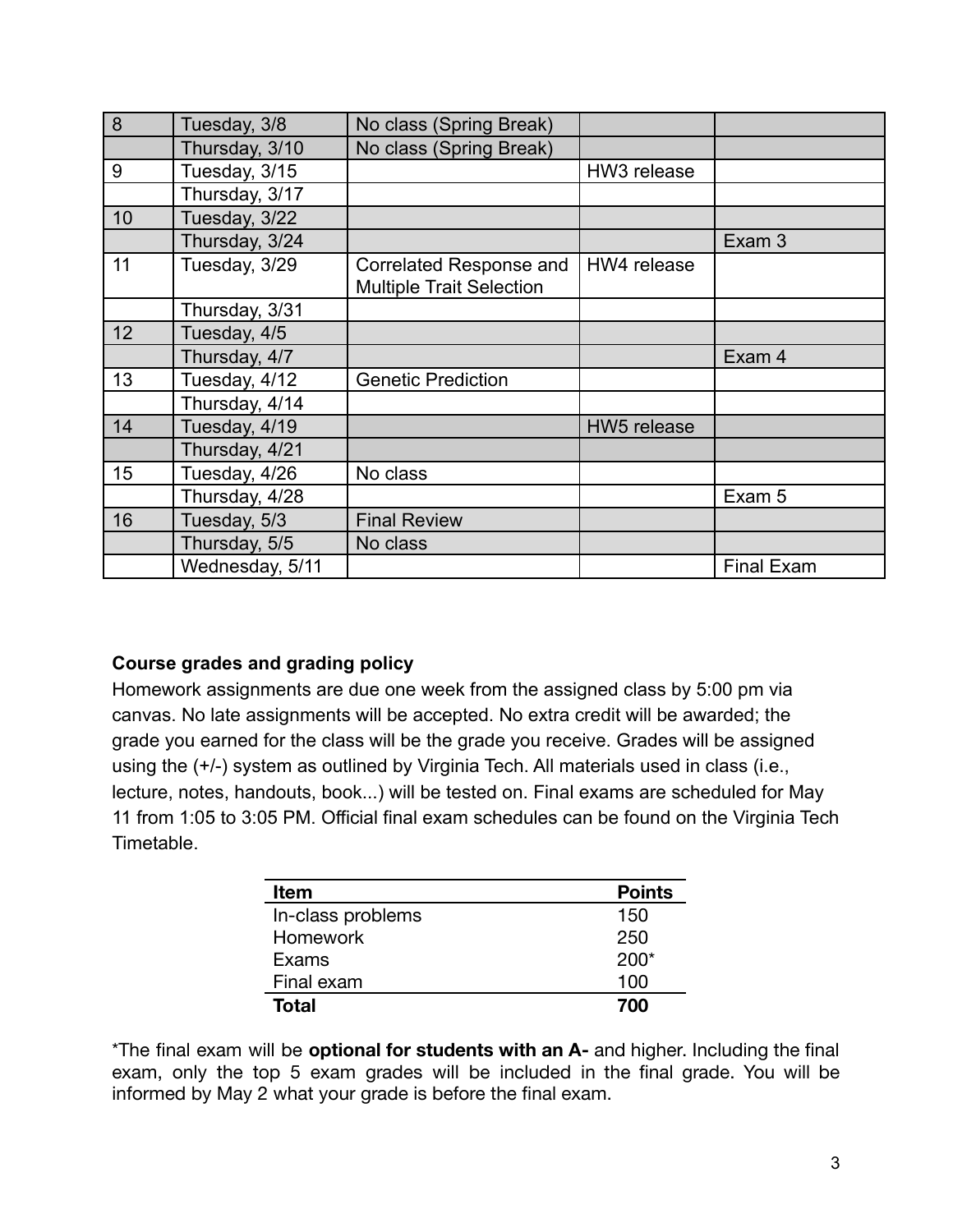| Point Percentage | Grade        |
|------------------|--------------|
| $\geq 93.5\%$    | A            |
| $89.5 - 93.4%$   | $A-$         |
| $86.5 - 89.4%$   | $B+$         |
| $83.5 - 86.4%$   | B            |
| $79.5 - 83.4%$   | $B -$        |
| $76.5 - 79.4%$   | $C+$         |
| $73.5 - 76.4%$   | $\mathsf{C}$ |
| $69.5 - 73.4\%$  | $C-$         |
| $66.5 - 69.4%$   | D+           |
| $63.5 - 66.4%$   | D            |
| $59.5 - 63.4%$   | D-           |
| $\leq 59.4\%$    | F            |

#### **Navigation of the course website**

Most course materials will be available through the course website, which is constructed using an online course management system called Canvas.

#### **Principles of community**

Virginia Tech is a public land-grant university, committed to teaching and learning, research, and outreach to the Commonwealth of Virginia, the nation, and the world community. Learning from the experiences that shape Virginia Tech as an institution, we acknowledge those aspects of our legacy that reflected bias and exclusion. Therefore, we adopt and practice the following principles as fundamental to our on-going efforts to increase access and inclusion and to create a community that nurtures learning and growth for all of its members:

● We affirm the inherent dignity and value of every person and strive to maintain a climate for work and learning based on mutual respect and understanding.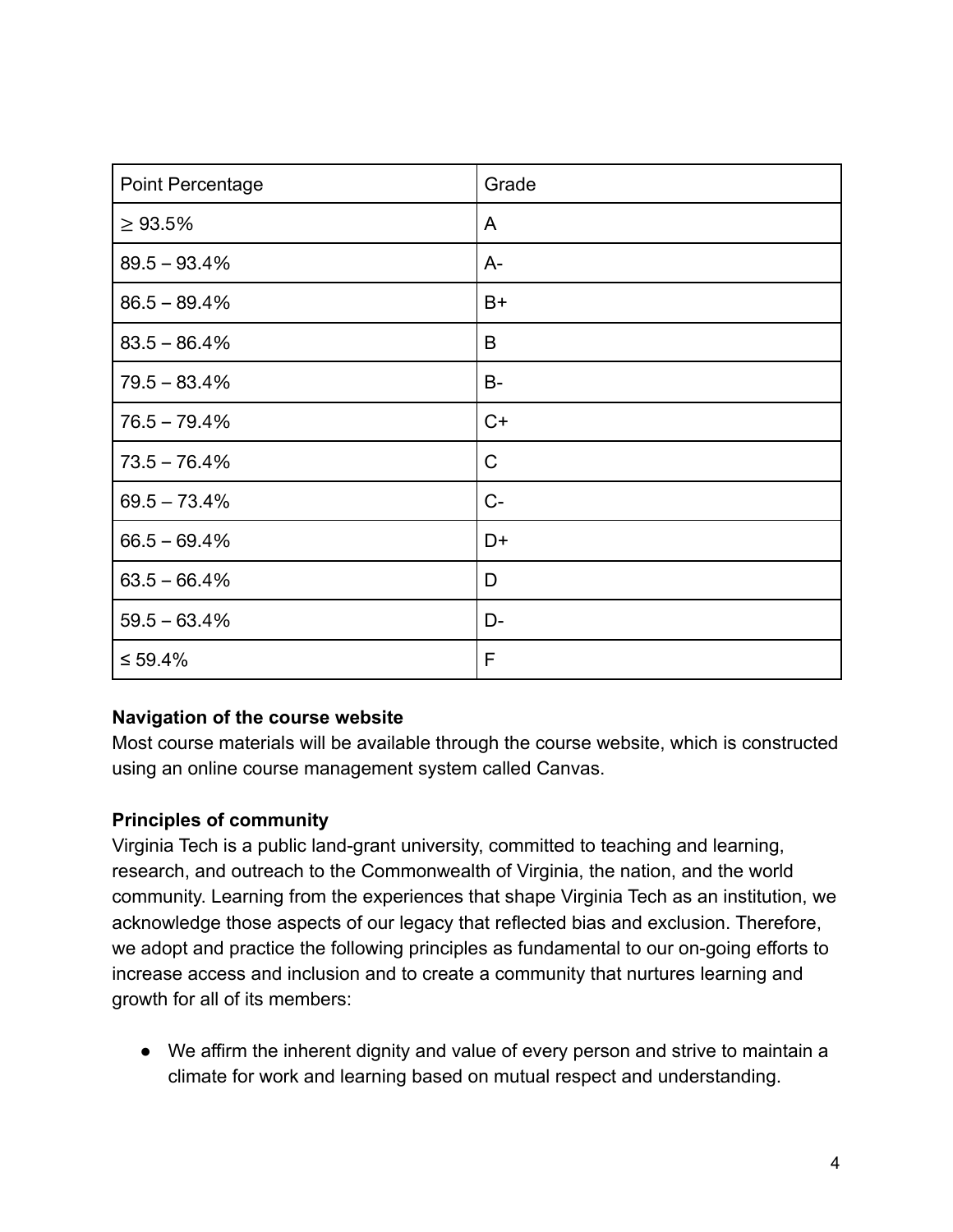- We affirm the right of each person to express thoughts and opinions freely. We encourage open expression within a climate of civility, sensitivity, and mutual respect.
- We affirm the value of human diversity because it enriches our lives and the University. We acknowl- edge and respect our differences while affirming our common humanity.
- We reject all forms of prejudice and discrimination, including those based on age, color, disability, gender, national origin, political affiliation, race, religion, sexual orientation, and veteran status. We take individual and collective responsibility for helping to eliminate bias and discrimination and for increasing our own understanding of these issues through education, training, and interaction with others.
- We pledge our collective commitment to these principles in the spirit of the Virginia Tech motto of Ut Prosim (That I May Serve).

# **Honor policy**

As do all courses, this course subscribes to the Virginia Tech Honor Code. It is your responsibility to know the code. Each assignment must be your work alone unless it has been explicitly designated as a group project. In fact, work submitted should be original for this course, not a topic recycled from a prior course or previous use. We will turn cases over to the Honor Court if we have strong evidence of copying, plagiarism, or any other violation of the code.

## **Students with disabilities**

If you have a physical, sensory learning, or psychological disability and require accommodations, please let me know as soon as possible. You will need to register with, and provide documentation of your disability to, Services for Students with Disabilities at [http://www.ssd.vt.edu/.](http://www.ssd.vt.edu/)

\*\*\*Please note that changes to the schedule may occur due to scheduling conflicts or requests to cover a given procedure/design.

Virginia Tech Wellness Principles: If you are exhibiting even very slight signs of illness, you must not attend class in person. Notify me by email and follow the instructions posted at [https://vt.edu/ready/health.html.](https://vt.edu/ready/health.html) Faculty and students are required to use masks in instructional and public spaces. Anyone not in compliance with university mask mandates will be 1) asked to be compliant or 2) asked to leave class. Continued escalation of insubordination could potentially result in class cancelation or involvement of authorities. This is to protect both the student and fellow classmates.